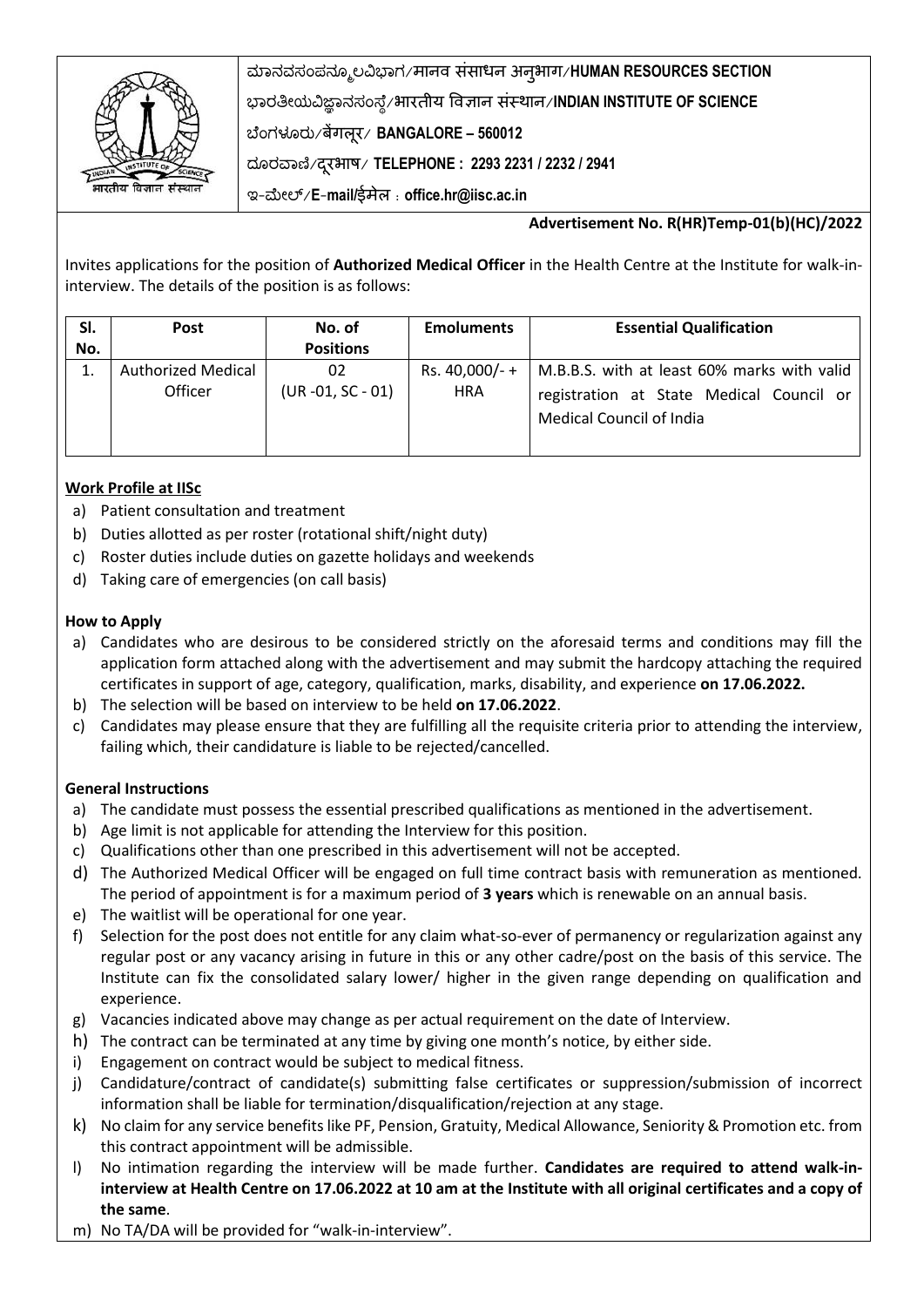- n) The Institute reserves the right to reject any application without assigning any reason. The Institute also reserves the right to cancel the advertisement/ recruitment at any stage without assigning any reasons. No correspondence will be entertained in this regard.
- o) The Institute reserves the right to verify the antecedents or documents submitted by the candidate at any time during the service. In case it is found that the documents submitted by the candidate are not genuine, then his/her services shall be terminated, and disciplinary/criminal proceedings will be initiated.
- p) Canvassing in any form shall be disqualification.
- q) Only Indian nationals need apply.

For any queries and information, please write to **health.centre@iisc.ac.in**

**Date: 08.06.2022 Registrar**